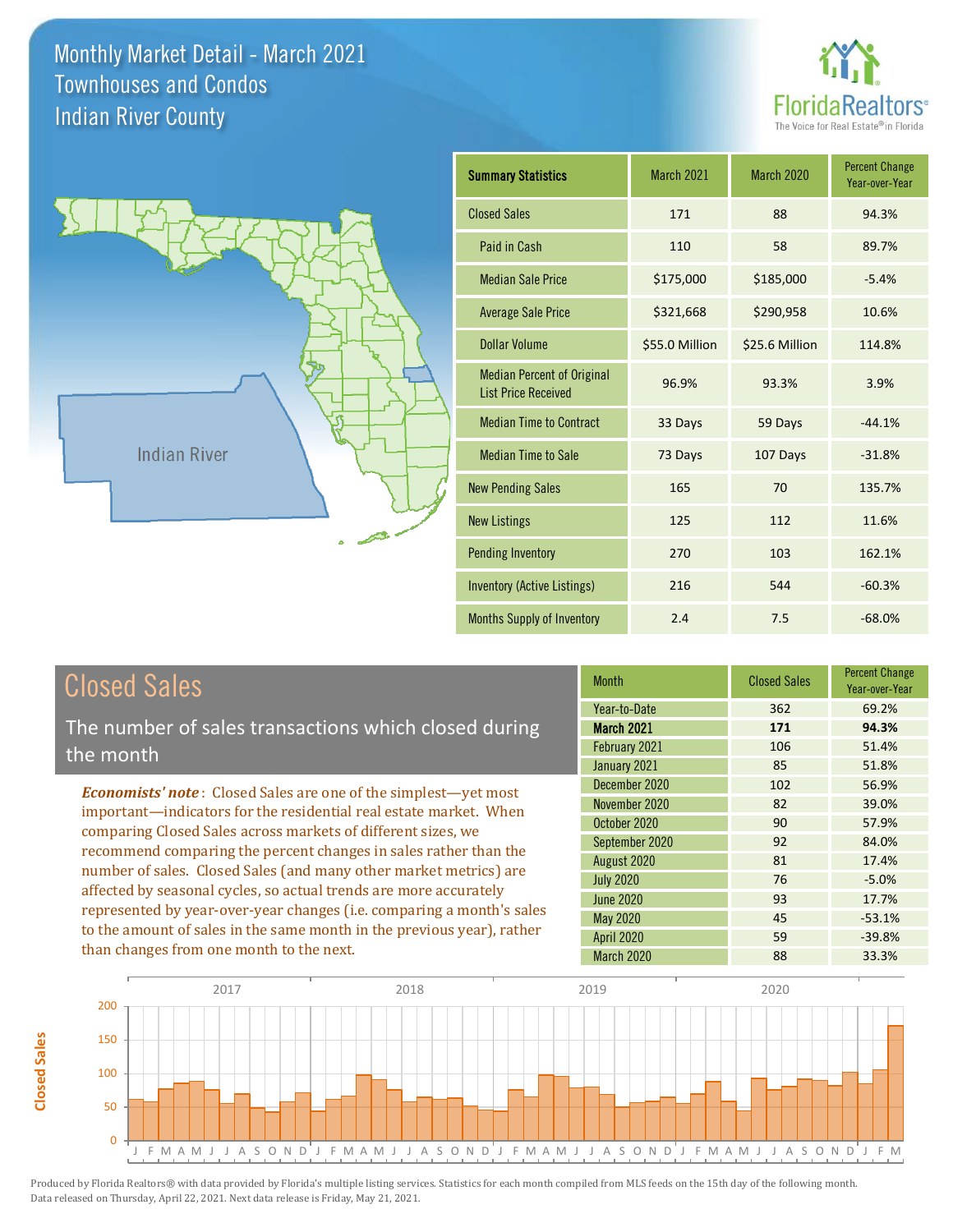

26 -63.9%

56 12.0%

| Cash Sales                                                                     | <b>Month</b>      | <b>Cash Sales</b> | <b>Percent Change</b><br>Year-over-Year |
|--------------------------------------------------------------------------------|-------------------|-------------------|-----------------------------------------|
|                                                                                | Year-to-Date      | 239               | 78.4%                                   |
| The number of Closed Sales during the month in which                           | <b>March 2021</b> | 110               | 89.7%                                   |
| buyers exclusively paid in cash                                                | February 2021     | 70                | 70.7%                                   |
|                                                                                | January 2021      | 59                | 68.6%                                   |
|                                                                                | December 2020     | 63                | 40.0%                                   |
|                                                                                | November 2020     | 52                | 18.2%                                   |
| <b>Economists' note:</b> Cash Sales can be a useful indicator of the extent to | October 2020      | 50                | 47.1%                                   |
| which investors are participating in the market. Why? Investors are            | September 2020    | 57                | 50.0%                                   |
| far more likely to have the funds to purchase a home available up front,       | August 2020       | 58                | 18.4%                                   |
| whereas the typical homebuyer requires a mortgage or some other                | <b>July 2020</b>  | 50                | $-2.0%$                                 |

June 2020

May 2020



### Cash Sales as a Percentage of Closed Sales

form of financing. There are, of course, many possible exceptions, so

this statistic should be interpreted with care.

The percentage of Closed Sales during the month which were Cash Sales

*Economists' note* : This statistic is simply another way of viewing Cash Sales. The remaining percentages of Closed Sales (i.e. those not paid fully in cash) each month involved some sort of financing, such as mortgages, owner/seller financing, assumed loans, etc.

| <b>Month</b>      | <b>Percent of Closed</b><br>Sales Paid in Cash | <b>Percent Change</b><br>Year-over-Year |
|-------------------|------------------------------------------------|-----------------------------------------|
| Year-to-Date      | 66.0%                                          | 5.4%                                    |
| <b>March 2021</b> | 64.3%                                          | $-2.4%$                                 |
| February 2021     | 66.0%                                          | 12.6%                                   |
| January 2021      | 69.4%                                          | 11.0%                                   |
| December 2020     | 61.8%                                          | $-10.7%$                                |
| November 2020     | 63.4%                                          | $-15.0%$                                |
| October 2020      | 55.6%                                          | $-6.7%$                                 |
| September 2020    | 62.0%                                          | $-18.4%$                                |
| August 2020       | 71.6%                                          | 0.8%                                    |
| <b>July 2020</b>  | 65.8%                                          | 3.1%                                    |
| <b>June 2020</b>  | 60.2%                                          | $-4.9%$                                 |
| <b>May 2020</b>   | 57.8%                                          | $-22.9%$                                |
| <b>April 2020</b> | 66.1%                                          | $-4.8%$                                 |
| March 2020        | 65.9%                                          | $-7.4%$                                 |

April 2020 39 -42.6%

March 2020 58 23.4%



**Cash Sales**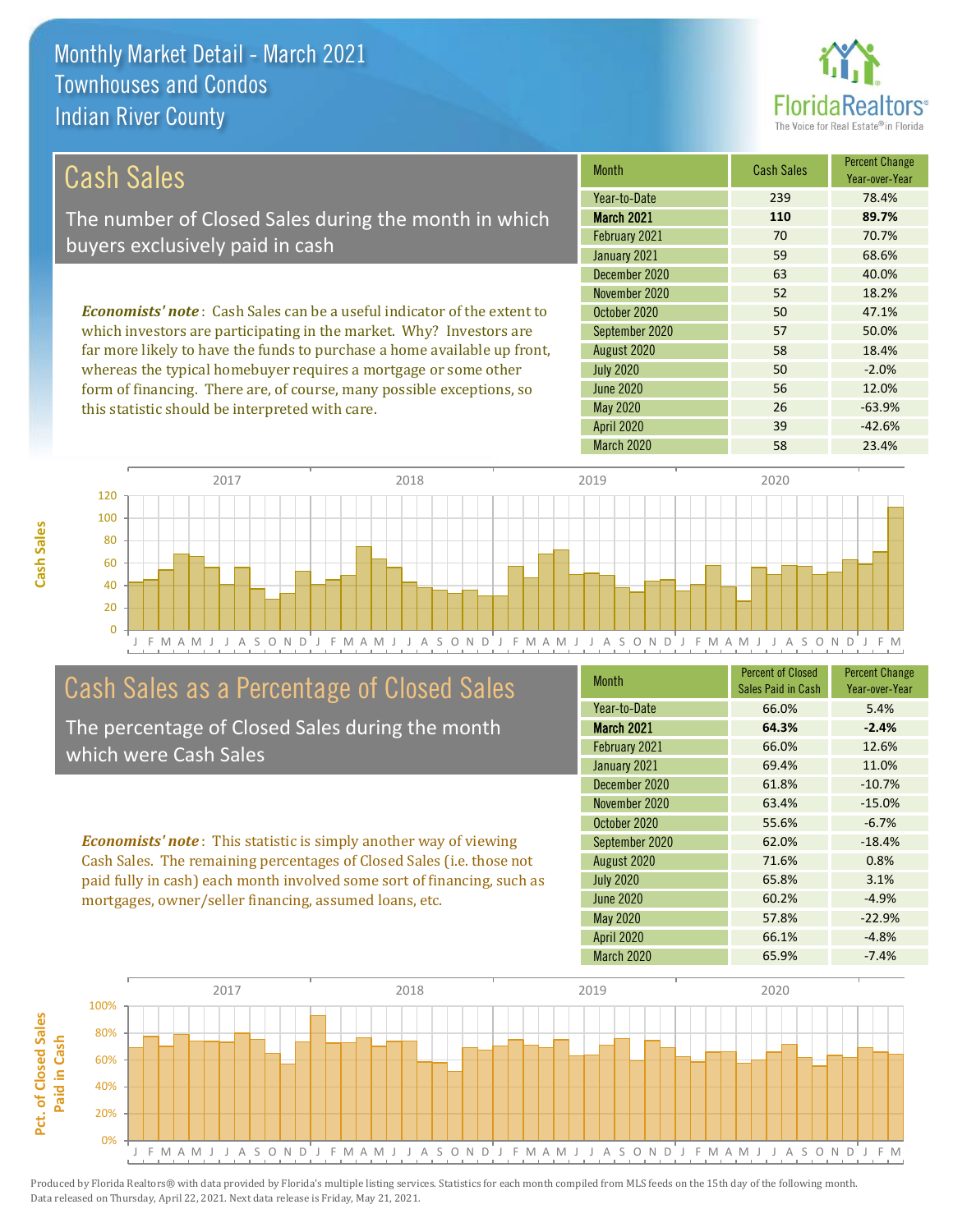

## Median Sale Price

The median sale price reported for the month (i.e. 50% of sales were above and 50% of sales were below)

*Economists' note* : Median Sale Price is our preferred summary statistic for price activity because, unlike Average Sale Price, Median Sale Price is not sensitive to high sale prices for small numbers of homes that may not be characteristic of the market area. Keep in mind that median price trends over time are not always solely caused by changes in the general value of local real estate. Median sale price only reflects the values of the homes that *sold* each month, and the mix of the types of homes that sell can change over time.

| <b>Month</b>      | <b>Median Sale Price</b> | <b>Percent Change</b><br>Year-over-Year |
|-------------------|--------------------------|-----------------------------------------|
| Year-to-Date      | \$164,750                | $-1.3%$                                 |
| <b>March 2021</b> | \$175,000                | $-5.4%$                                 |
| February 2021     | \$150,000                | $-6.3%$                                 |
| January 2021      | \$190,000                | 17.5%                                   |
| December 2020     | \$173,250                | 11.4%                                   |
| November 2020     | \$159,900                | 1.5%                                    |
| October 2020      | \$153,000                | 9.3%                                    |
| September 2020    | \$198,000                | 29.0%                                   |
| August 2020       | \$156,000                | 0.6%                                    |
| <b>July 2020</b>  | \$201,500                | 30.6%                                   |
| <b>June 2020</b>  | \$165,000                | 7.9%                                    |
| May 2020          | \$156,900                | $-23.1%$                                |
| <b>April 2020</b> | \$143,500                | $-22.1%$                                |
| March 2020        | \$185,000                | 5.7%                                    |



### Average Sale Price

The average sale price reported for the month (i.e. total sales in dollars divided by the number of sales)

*Economists' note* : Usually, we prefer Median Sale Price over Average Sale Price as a summary statistic for home prices. However, Average Sale Price does have its uses—particularly when it is analyzed alongside the Median Sale Price. For one, the relative difference between the two statistics can provide some insight into the market for higher-end homes in an area.

| Month             | <b>Average Sale Price</b> | <b>Percent Change</b><br>Year-over-Year |
|-------------------|---------------------------|-----------------------------------------|
| Year-to-Date      | \$301,866                 | 10.2%                                   |
| <b>March 2021</b> | \$321,668                 | 10.6%                                   |
| February 2021     | \$268,247                 | 15.4%                                   |
| January 2021      | \$303,952                 | 1.5%                                    |
| December 2020     | \$271,431                 | $-15.8%$                                |
| November 2020     | \$291,427                 | 1.1%                                    |
| October 2020      | \$237,540                 | 6.2%                                    |
| September 2020    | \$240,464                 | 11.1%                                   |
| August 2020       | \$235,246                 | 11.4%                                   |
| <b>July 2020</b>  | \$274,789                 | $-3.8%$                                 |
| <b>June 2020</b>  | \$254,264                 | $-14.8%$                                |
| May 2020          | \$203,743                 | $-31.9%$                                |
| <b>April 2020</b> | \$250,344                 | $-27.7%$                                |
| March 2020        | \$290,958                 | $-6.1%$                                 |



Produced by Florida Realtors® with data provided by Florida's multiple listing services. Statistics for each month compiled from MLS feeds on the 15th day of the following month. Data released on Thursday, April 22, 2021. Next data release is Friday, May 21, 2021.

**Average Sale Price**

Average Sale Price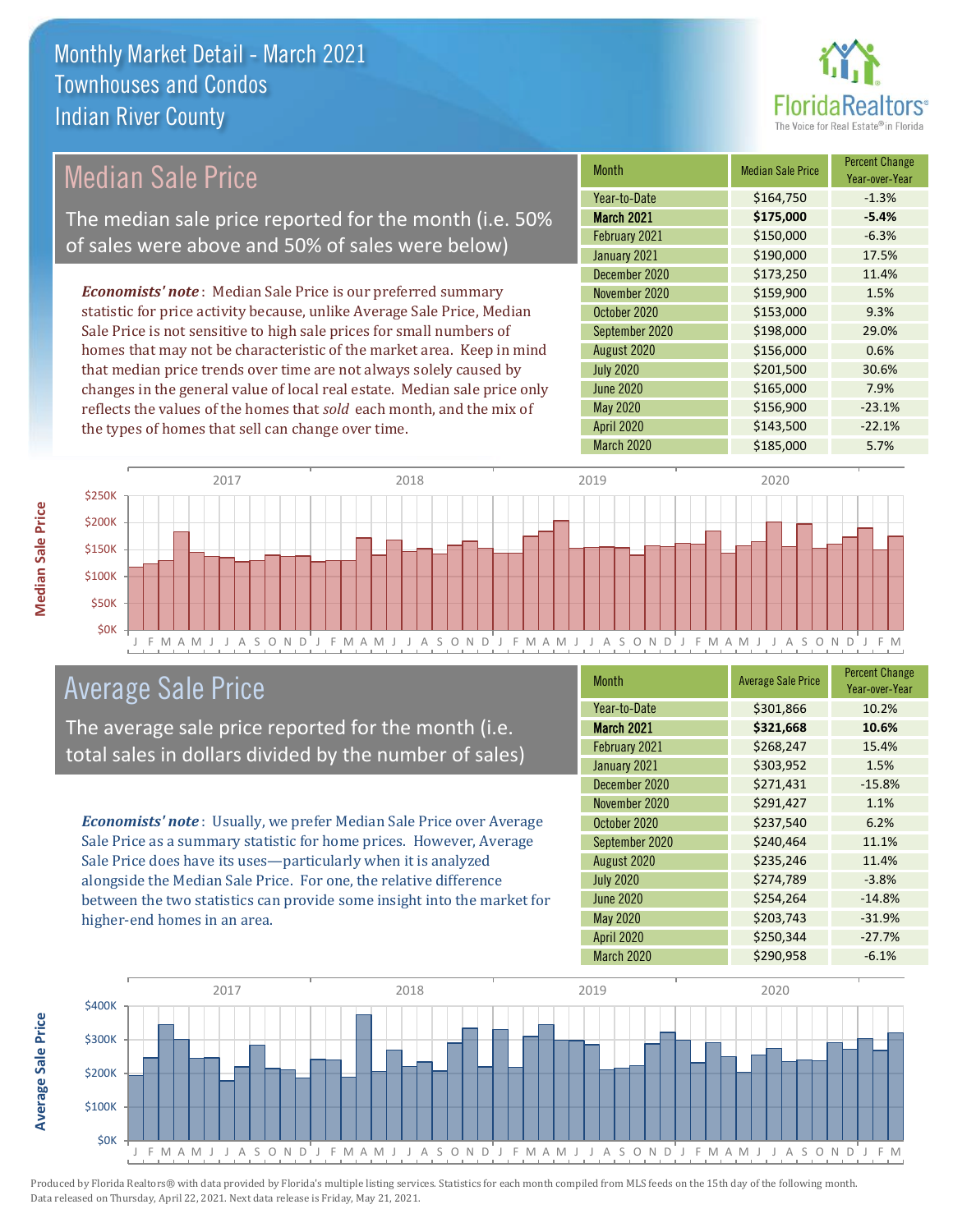

Year-over-Year

### Dollar Volume

The sum of the sale prices for all sales which closed during the month

*Economists' note* : Dollar Volume is simply the sum of all sale prices in a given time period, and can quickly be calculated by multiplying Closed Sales by Average Sale Price. It is a strong indicator of the health of the real estate industry in a market, and is of particular interest to real estate professionals, investors, analysts, and government agencies. Potential home sellers and home buyers, on the other hand, will likely be better served by paying attention to trends in the two components of Dollar Volume (i.e. sales and prices) individually.



## Median Percent of Original List Price Received

The median of the sale price (as a percentage of the original list price) across all properties selling during the month

*Economists' note* : The Median Percent of Original List Price Received is useful as an indicator of market recovery, since it typically rises as buyers realize that the market may be moving away from them and they need to match the selling price (or better it) in order to get a contract on the house. This is usually the last measure to indicate a market has shifted from down to up, so it is what we would call a *lagging* indicator.

| <b>Month</b>      | Med. Pct. of Orig.<br><b>List Price Received</b> | <b>Percent Change</b><br>Year-over-Year |
|-------------------|--------------------------------------------------|-----------------------------------------|
| Year-to-Date      | 95.8%                                            | 2.5%                                    |
| <b>March 2021</b> | 96.9%                                            | 3.9%                                    |
| February 2021     | 95.1%                                            | 1.9%                                    |
| January 2021      | 95.0%                                            | 1.4%                                    |
| December 2020     | 93.2%                                            | $-1.4%$                                 |
| November 2020     | 95.4%                                            | 1.8%                                    |
| October 2020      | 94.7%                                            | 0.4%                                    |
| September 2020    | 91.4%                                            | $-1.9%$                                 |
| August 2020       | 93.3%                                            | 0.8%                                    |
| <b>July 2020</b>  | 93.4%                                            | 0.3%                                    |
| <b>June 2020</b>  | 92.6%                                            | 0.2%                                    |
| <b>May 2020</b>   | 94.4%                                            | 0.6%                                    |
| <b>April 2020</b> | 93.8%                                            | 0.2%                                    |
| March 2020        | 93.3%                                            | 0.1%                                    |

July 2020 **\$20.9 Million** -8.6%

December 2020 \$27.7 Million 32.1% November 2020 <br>
S23.9 Million 40.5% October 2020 \$21.4 Million 67.7% September 2020 \$22.1 Million 104.5% August 2020 <br>  $\begin{array}{|c|c|c|c|}\n\hline\n\text{$519.1 Million} & \text{30.8\%} \\
\hline\n\end{array}$ 

February 2021 **\$28.4 Million 74.8%** January 2021 **\$25.8 Million** 54.1%

March 2021 **\$55.0 Million 114.8%** Year-to-Date \$109.3 Million 86.4%

Month **Dollar Volume** Percent Change

April 2020 \$14.8 Million -56.5%

March 2020 \$25.6 Million 25.2%

\$9.2 Million -68.1%

\$23.6 Million 0.3%

June 2020

May 2020

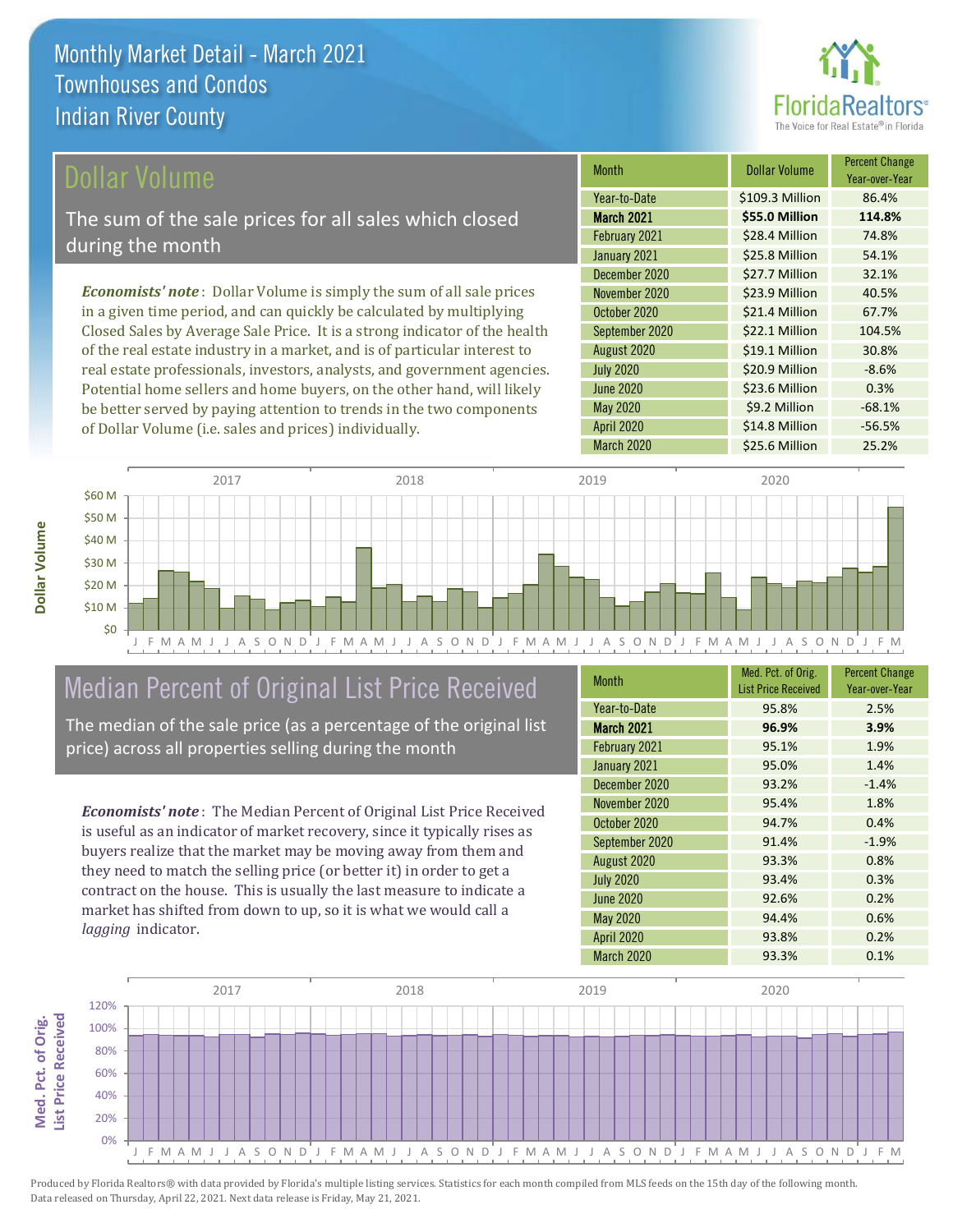

## Median Time to Contract

The median number of days between the listing date and contract date for all Closed Sales during the month

*Economists' note* : Like Time to Sale, Time to Contract is a measure of the length of the home selling process calculated for sales which closed during the month. The difference is that Time to Contract measures the number of days between the initial listing of a property and the signing of the contract which eventually led to the closing of the sale. When the gap between Median Time to Contract and Median Time to Sale grows, it is usually a sign of longer closing times and/or declining numbers of cash sales.

| Month             | Median Time to<br>Contract | <b>Percent Change</b><br>Year-over-Year |
|-------------------|----------------------------|-----------------------------------------|
| Year-to-Date      | 43 Days                    | $-46.9%$                                |
| <b>March 2021</b> | 33 Days                    | $-44.1%$                                |
| February 2021     | 57 Days                    | $-31.3%$                                |
| January 2021      | 41 Days                    | $-45.3%$                                |
| December 2020     | 97 Days                    | 136.6%                                  |
| November 2020     | 92 Days                    | 43.8%                                   |
| October 2020      | 81 Days                    | 55.8%                                   |
| September 2020    | 72 Days                    | $-32.1%$                                |
| August 2020       | 82 Days                    | 43.9%                                   |
| <b>July 2020</b>  | 102 Days                   | 21.4%                                   |
| <b>June 2020</b>  | 98 Days                    | 96.0%                                   |
| <b>May 2020</b>   | 45 Days                    | $-19.6%$                                |
| April 2020        | 33 Days                    | $-17.5%$                                |
| March 2020        | 59 Days                    | $-11.9%$                                |



### Median Time to Sale

**Median Time to** 

**Median Time to** 

The median number of days between the listing date and closing date for all Closed Sales during the month

*Economists' note* : Time to Sale is a measure of the length of the home selling process, calculated as the number of days between the initial listing of a property and the closing of the sale. *Median* Time to Sale is the amount of time the "middle" property selling this month was on the market. That is, 50% of homes selling this month took *less* time to sell, and 50% of homes took *more* time to sell. Median Time to Sale gives a more accurate picture than Average Time to Sale, which can be skewed upward by small numbers of properties taking an abnormally long time to sell.

| Month             | <b>Median Time to Sale</b> | <b>Percent Change</b><br>Year-over-Year |
|-------------------|----------------------------|-----------------------------------------|
| Year-to-Date      | 81 Days                    | $-27.0%$                                |
| <b>March 2021</b> | 73 Days                    | $-31.8%$                                |
| February 2021     | 93 Days                    | $-15.5%$                                |
| January 2021      | 76 Days                    | $-28.3%$                                |
| December 2020     | 141 Days                   | 85.5%                                   |
| November 2020     | 130 Days                   | 31.3%                                   |
| October 2020      | 111 Days                   | 14.4%                                   |
| September 2020    | 104 Days                   | $-35.4%$                                |
| August 2020       | 124 Days                   | 44.2%                                   |
| <b>July 2020</b>  | 153 Days                   | 19.5%                                   |
| <b>June 2020</b>  | 134 Days                   | 44.1%                                   |
| May 2020          | 81 Days                    | $-18.2%$                                |
| <b>April 2020</b> | 88 Days                    | 0.0%                                    |
| March 2020        | 107 Days                   | 5.9%                                    |

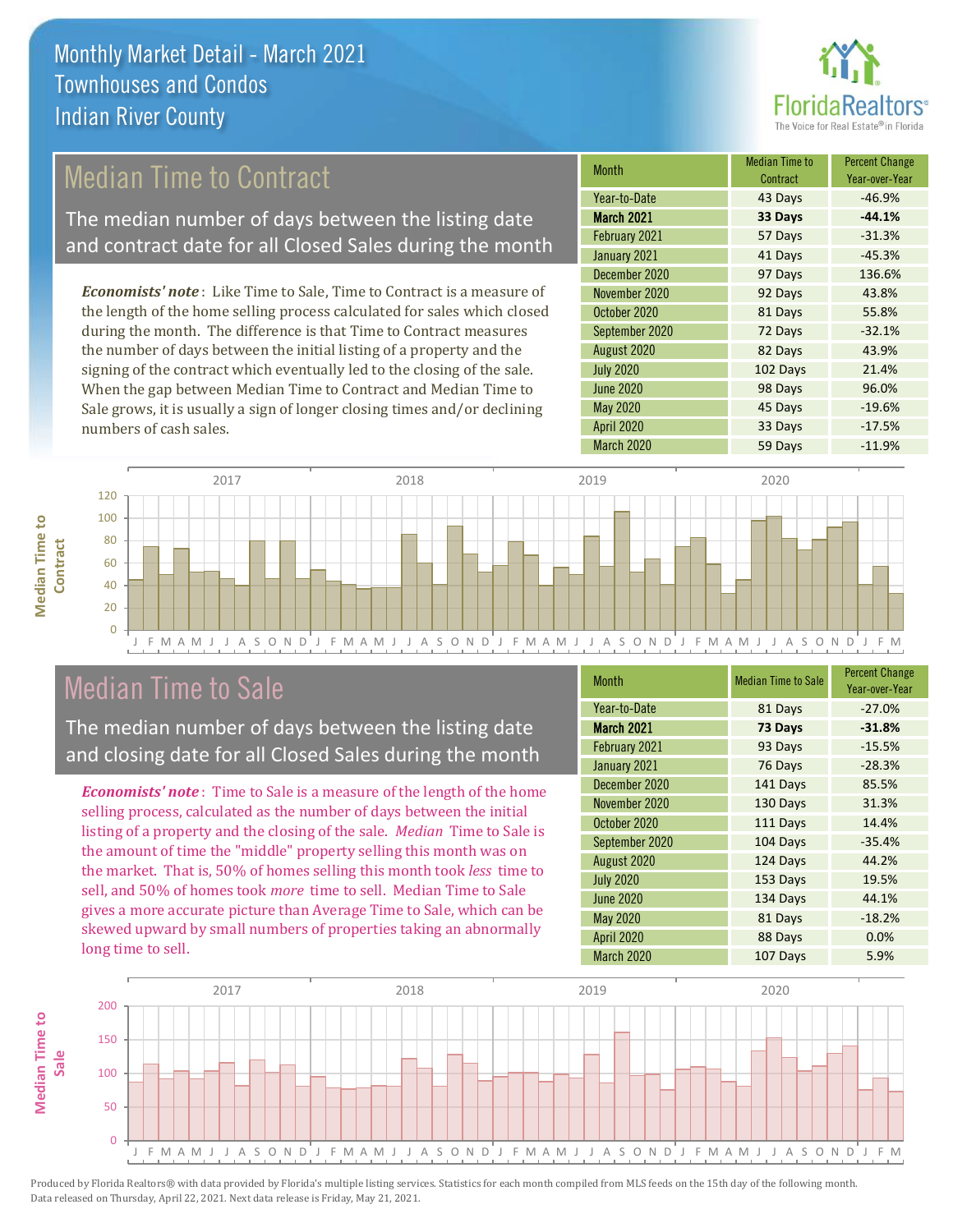

| <b>New Pending Sales</b>                                                       | <b>Month</b>      | <b>New Pending Sales</b> | <b>Percent Change</b><br>Year-over-Year |
|--------------------------------------------------------------------------------|-------------------|--------------------------|-----------------------------------------|
|                                                                                | Year-to-Date      | 477                      | 87.1%                                   |
| The number of listed properties that went under                                | <b>March 2021</b> | 165                      | 135.7%                                  |
| contract during the month                                                      | February 2021     | 153                      | 64.5%                                   |
|                                                                                | January 2021      | 159                      | 72.8%                                   |
|                                                                                | December 2020     | 103                      | 80.7%                                   |
| <b>Economists' note</b> : Because of the typical length of time it takes for a | November 2020     | 95                       | 72.7%                                   |
| sale to close, economists consider Pending Sales to be a decent                | October 2020      | 104                      | 42.5%                                   |
| indicator of potential future Closed Sales. It is important to bear in         | September 2020    | 96                       | 74.5%                                   |
| mind, however, that not all Pending Sales will be closed successfully.         | August 2020       | 87                       | 38.1%                                   |
| So, the effectiveness of Pending Sales as a future indicator of Closed         | <b>July 2020</b>  | 81                       | 20.9%                                   |
| Sales is susceptible to changes in market conditions such as the               | June 2020         | 93                       | 31.0%                                   |



# New Listings

distressed properties for sale.

The number of properties put onto the market during the month

availability of financing for homebuyers and the inventory of

*Economists' note* : New Listings tend to rise in delayed response to increasing prices, so they are often seen as a lagging indicator of market health. As prices rise, potential sellers raise their estimations of value—and in the most recent cycle, rising prices have freed up many potential sellers who were previously underwater on their mortgages. Note that in our calculations, we take care to not include properties that were recently taken off the market and quickly relisted, since these are not really *new* listings.

| <b>Month</b>      | <b>New Listings</b> | <b>Percent Change</b><br>Year-over-Year |
|-------------------|---------------------|-----------------------------------------|
| Year-to-Date      | 393                 | 12.9%                                   |
| <b>March 2021</b> | 125                 | 11.6%                                   |
| February 2021     | 121                 | 26.0%                                   |
| January 2021      | 147                 | 5.0%                                    |
| December 2020     | 82                  | 1.2%                                    |
| November 2020     | 98                  | $-20.3%$                                |
| October 2020      | 94                  | $-28.8%$                                |
| September 2020    | 85                  | 30.8%                                   |
| August 2020       | 69                  | $-18.8%$                                |
| <b>July 2020</b>  | 91                  | 8.3%                                    |
| <b>June 2020</b>  | 99                  | 37.5%                                   |
| <b>May 2020</b>   | 157                 | 91.5%                                   |
| <b>April 2020</b> | 90                  | $-21.1%$                                |
| March 2020        | 112                 | $-18.2%$                                |

May 2020 **95** 4.4% April 2020 **46** -49.5%



Produced by Florida Realtors® with data provided by Florida's multiple listing services. Statistics for each month compiled from MLS feeds on the 15th day of the following month. Data released on Thursday, April 22, 2021. Next data release is Friday, May 21, 2021.

**New Listings**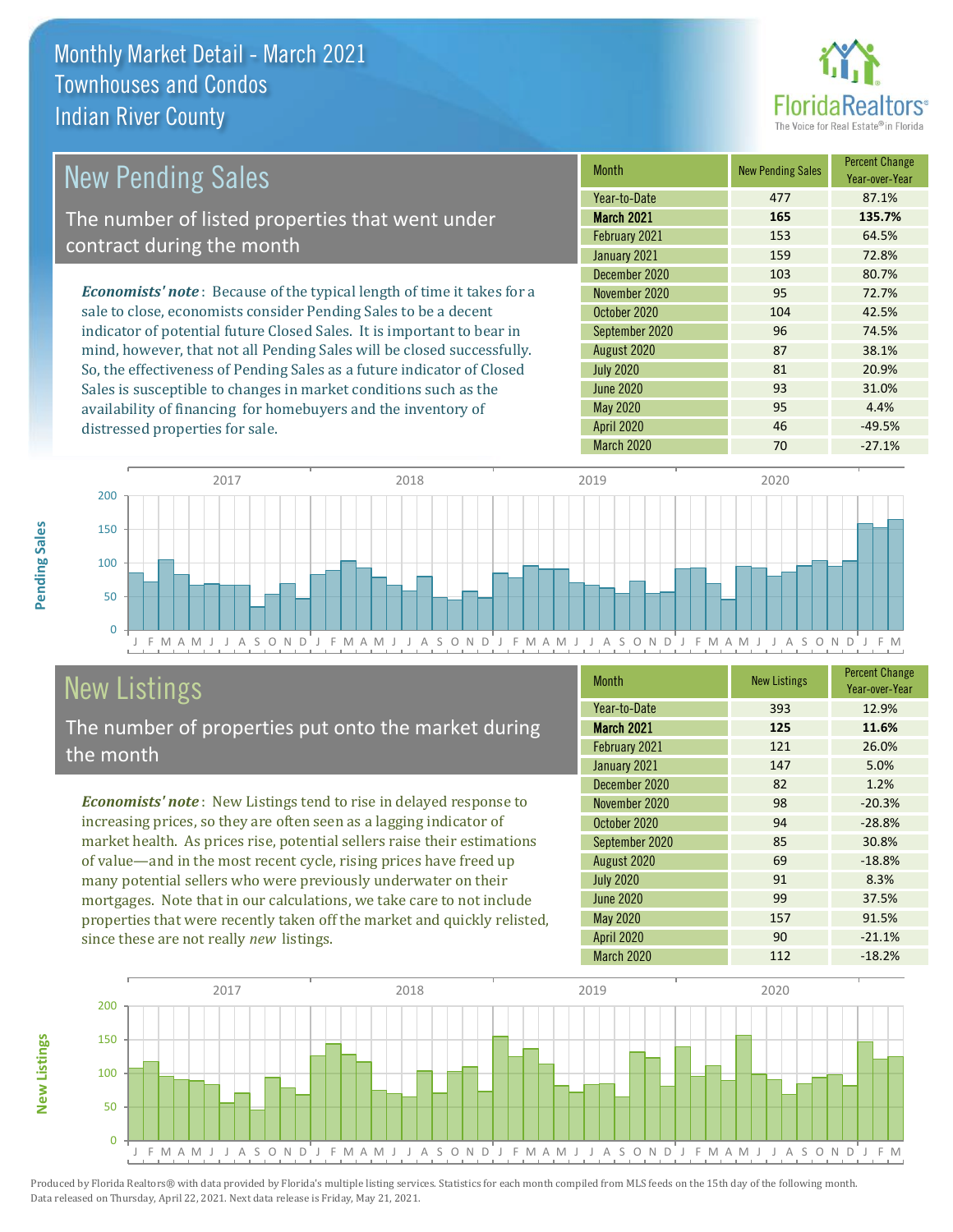the month



# Inventory (Active Listings) The number of property listings active at the end of

*Economists' note* : There are a number of ways to define and calculate Inventory. Our method is to simply count the number of active listings on the last day of the month, and hold this number to compare with the same month the following year. Inventory rises when New Listings are outpacing the number of listings that go off-market (regardless of whether they actually sell). Likewise, it falls when New Listings aren't keeping up with the rate at which homes are going off-market.

| <b>Month</b>             | Inventory | <b>Percent Change</b><br>Year-over-Year |
|--------------------------|-----------|-----------------------------------------|
| <b>YTD (Monthly Avg)</b> | 272       | $-49.3%$                                |
| <b>March 2021</b>        | 216       | $-60.3%$                                |
| February 2021            | 278       | $-47.2%$                                |
| January 2021             | 322       | $-40.3%$                                |
| December 2020            | 353       | $-34.5%$                                |
| November 2020            | 387       | $-24.3%$                                |
| October 2020             | 389       | $-14.7%$                                |
| September 2020           | 403       | $-3.6%$                                 |
| August 2020              | 424       | $-1.4%$                                 |
| <b>July 2020</b>         | 488       | 10.2%                                   |
| <b>June 2020</b>         | 507       | 9.5%                                    |
| <b>May 2020</b>          | 565       | 9.3%                                    |
| <b>April 2020</b>        | 559       | 3.7%                                    |
| <b>March 2020</b>        | 544       | 2.6%                                    |



# Months Supply of Inventory

An estimate of the number of months it will take to deplete the current Inventory given recent sales rates

*Economists' note* : MSI is a useful indicator of market conditions. The benchmark for a balanced market (favoring neither buyer nor seller) is 5.5 months of inventory. Anything higher is traditionally a buyers' market, and anything lower is a sellers' market. There is no single accepted way of calculating MSI. A common method is to divide current Inventory by the most recent month's Closed Sales count, but this count is a usually poor predictor of future Closed Sales due to seasonal cycles. To eliminate seasonal effects, we use the 12-month average of monthly Closed Sales instead.

| <b>Month</b>             | <b>Months Supply</b> | <b>Percent Change</b><br>Year-over-Year |
|--------------------------|----------------------|-----------------------------------------|
| <b>YTD (Monthly Avg)</b> | 3.0                  | $-60.0%$                                |
| March 2021               | 2.4                  | $-68.0%$                                |
| February 2021            | 3.3                  | $-56.0%$                                |
| January 2021             | 4.0                  | $-47.4%$                                |
| December 2020            | 4.5                  | $-41.6%$                                |
| November 2020            | 5.2                  | $-30.7%$                                |
| October 2020             | 5.3                  | $-20.9%$                                |
| September 2020           | 5.8                  | $-4.9%$                                 |
| August 2020              | 6.4                  | 3.2%                                    |
| <b>July 2020</b>         | 7.4                  | 15.6%                                   |
| June 2020                | 7.7                  | 11.6%                                   |
| May 2020                 | 8.7                  | 13.0%                                   |
| <b>April 2020</b>        | 8.1                  | 0.0%                                    |
| March 2020               | 7.5                  | $-6.3%$                                 |

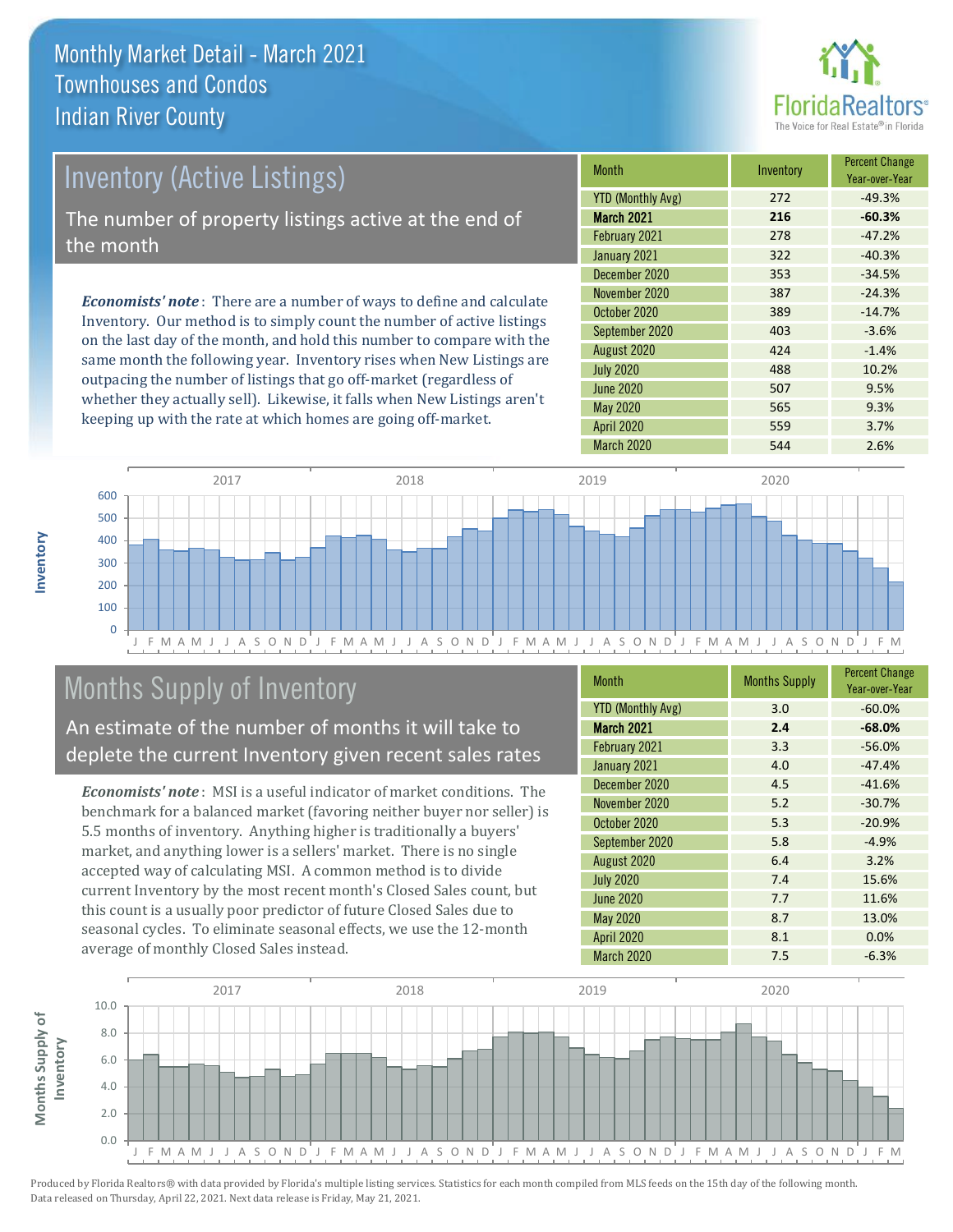

# Closed Sales by Sale Price

The number of sales transactions which closed during the month

*Economists' note:* Closed Sales are one of the simplest—yet most important—indicators for the residential real estate market. When comparing Closed Sales across markets of different sizes, we recommend comparing the percent changes in sales rather than the number of sales. Closed Sales (and many other market metrics) are affected by seasonal cycles, so actual trends are more accurately represented by year-over-year changes (i.e. comparing a month's sales to the amount of sales in the same month in the previous year), rather than changes from one month to the next.





### Median Time to Contract by Sale Price The median number of days between the listing date and contract date for all Closed Sales during the month

*Economists' note* : Like Time to Sale, Time to Contract is a measure of the length of the home selling process calculated for sales which closed during the month. The difference is that Time to Contract measures the number of days between the initial listing of a property and the signing of the contract which eventually led to the closing of the sale. When the gap between Median Time to Contract and Median Time to Sale grows, it is usually a sign of longer closing times and/or declining numbers of cash sales.

| <b>Sale Price</b>     | <b>Median Time to</b><br>Contract | <b>Percent Change</b><br>Year-over-Year |
|-----------------------|-----------------------------------|-----------------------------------------|
| Less than \$50,000    | (No Sales)                        | N/A                                     |
| $$50,000 - $99,999$   | 30 Days                           | $-49.2%$                                |
| $$100,000 - $149,999$ | 14 Days                           | $-50.0%$                                |
| $$150,000 - $199,999$ | 8 Days                            | $-72.4%$                                |
| \$200,000 - \$249,999 | 54 Days                           | 63.6%                                   |
| \$250,000 - \$299,999 | 60 Days                           | $-65.1%$                                |
| \$300,000 - \$399,999 | 56 Days                           | $-52.1%$                                |
| \$400,000 - \$599,999 | 86 Days                           | $-46.6%$                                |
| \$600,000 - \$999,999 | 33 Days                           | $-71.6%$                                |
| \$1,000,000 or more   | 180 Days                          | 60.7%                                   |

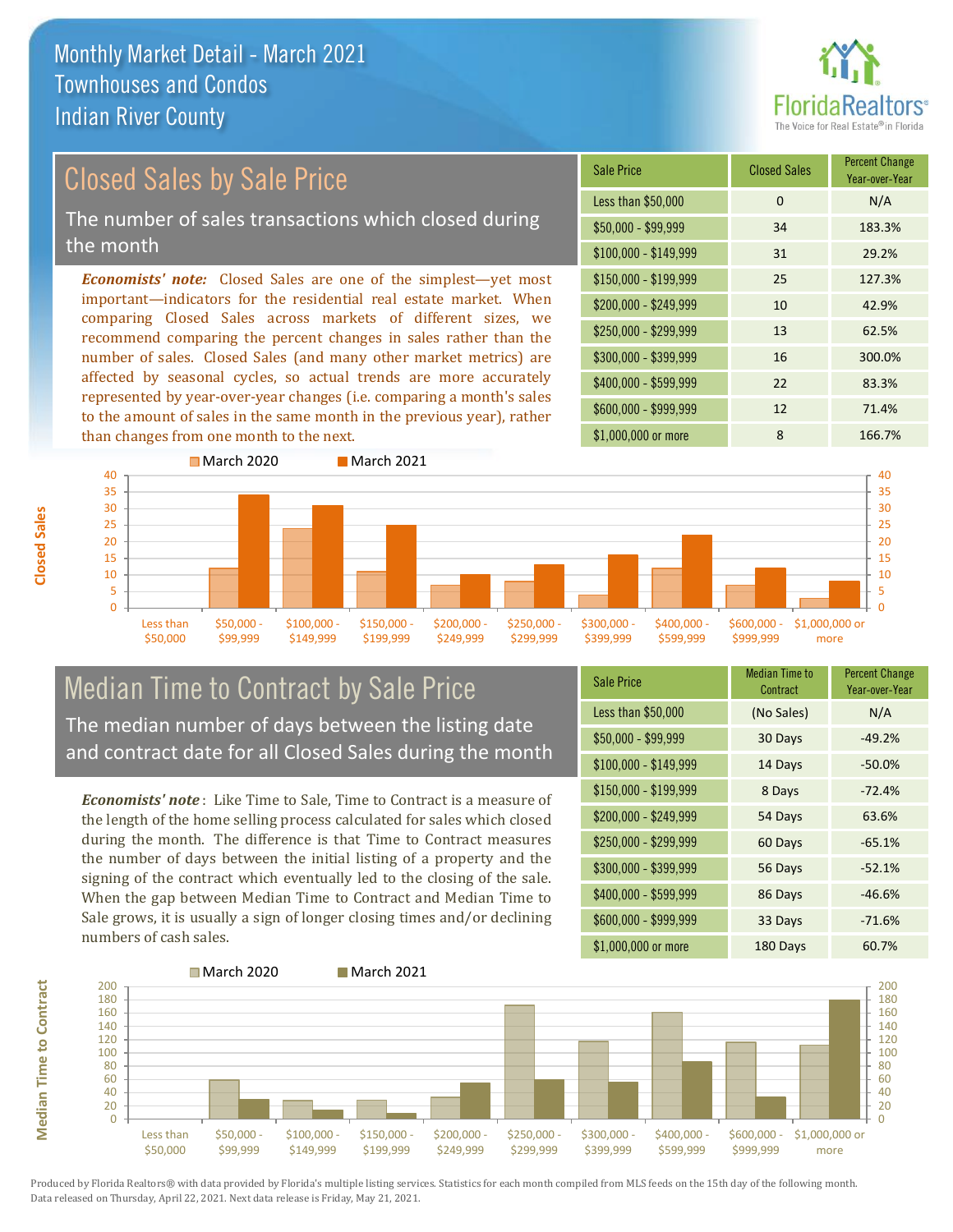

# New Listings by Initial Listing Price

The number of properties put onto the market during the month

*Economists' note:* New Listings tend to rise in delayed response to increasing prices, so they are often seen as a lagging indicator of market health. As prices rise, potential sellers raise their estimations of value—and in the most recent cycle, rising prices have freed up many potential sellers who were previously underwater on their mortgages. Note that in our calculations, we take care to not include properties that were recently taken off the market and quickly relisted, since these are not really *new* listings.

| <b>Initial Listing Price</b> | <b>New Listings</b> | <b>Percent Change</b><br>Year-over-Year |
|------------------------------|---------------------|-----------------------------------------|
| Less than \$50,000           | $\Omega$            | N/A                                     |
| $$50,000 - $99,999$          | 19                  | 5.6%                                    |
| $$100,000 - $149,999$        | 29                  | 11.5%                                   |
| $$150,000 - $199,999$        | 15                  | $-6.3%$                                 |
| \$200,000 - \$249,999        | 12                  | 20.0%                                   |
| \$250,000 - \$299,999        | 6                   | $-33.3%$                                |
| \$300,000 - \$399,999        | 3                   | $-57.1%$                                |
| \$400,000 - \$599,999        | 13                  | 62.5%                                   |
| \$600,000 - \$999,999        | 14                  | 180.0%                                  |
| \$1,000,000 or more          | 14                  | 7.7%                                    |



### Inventory by Current Listing Price The number of property listings active at the end of the month

*Economists' note* : There are a number of ways to define and calculate Inventory. Our method is to simply count the number of active listings on the last day of the month, and hold this number to compare with the same month the following year. Inventory rises when New Listings are outpacing the number of listings that go off-market (regardless of whether they actually sell). Likewise, it falls when New Listings aren't keeping up with the rate at which homes are going off-market.

| <b>Current Listing Price</b> | Inventory | <b>Percent Change</b><br>Year-over-Year |
|------------------------------|-----------|-----------------------------------------|
| Less than \$50,000           | 0         | N/A                                     |
| $$50,000 - $99,999$          | 23        | $-66.7%$                                |
| $$100,000 - $149,999$        | 36        | $-58.1%$                                |
| $$150,000 - $199,999$        | 20        | $-63.0%$                                |
| \$200,000 - \$249,999        | 12        | $-69.2%$                                |
| \$250,000 - \$299,999        | 18        | $-68.4%$                                |
| \$300,000 - \$399,999        | 21        | $-70.0%$                                |
| \$400,000 - \$599,999        | 16        | $-75.4%$                                |
| \$600,000 - \$999,999        | 18        | $-66.7%$                                |
| \$1,000,000 or more          | 52        | 4.0%                                    |



Produced by Florida Realtors® with data provided by Florida's multiple listing services. Statistics for each month compiled from MLS feeds on the 15th day of the following month. Data released on Thursday, April 22, 2021. Next data release is Friday, May 21, 2021.

**Inventory**